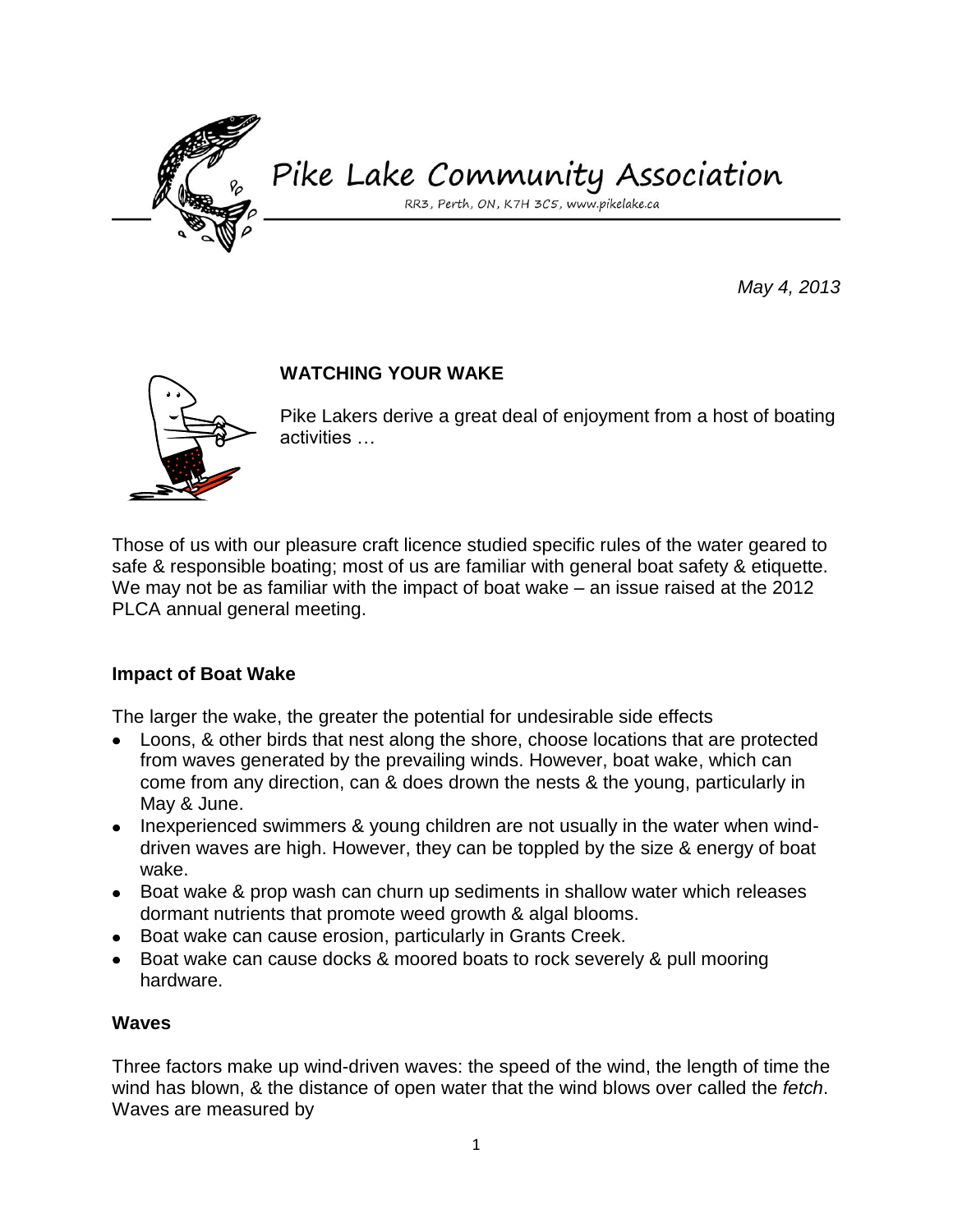- Height (from trough to crest)  $\bullet$
- Length (from crest to crest)
- Steepness (angle between crest & trough)
- Period (length of time between crests)



*Source: Understanding & Utilizing the Secrets of Waves* 

Boats moving through the water create waves, commonly known as wake.

Observations made by the Oregon State Marine Board have shown the effects of three speed zones: displacement, transition & planing.



Factors that influence the size of the wake when it reaches shore include the speed of the boat & the distance the wake travels before it reaches shore.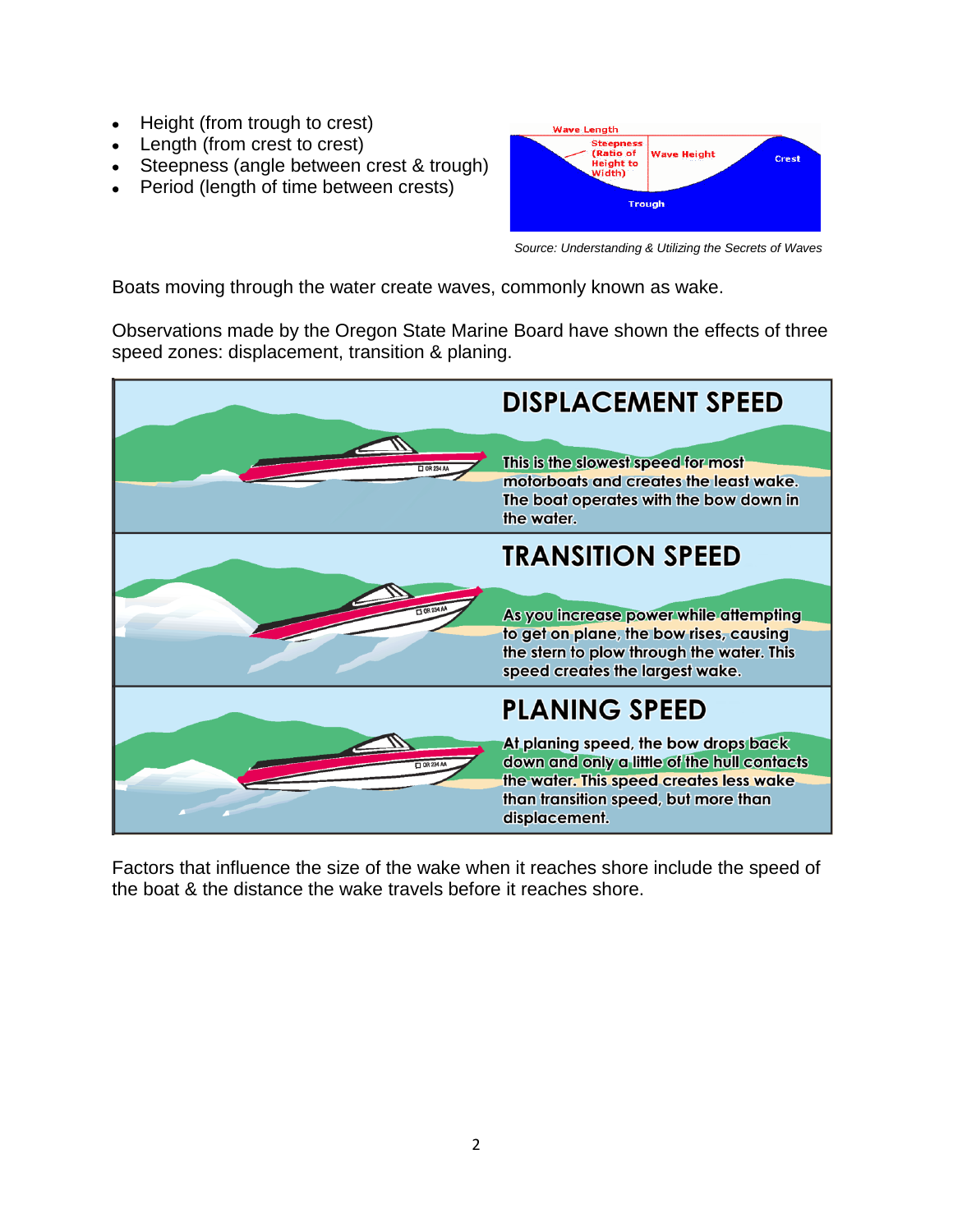Interestingly, the water particles themselves don't move. Rather, their energy does. A wave's energy is proportional to the square of its height (potential). Thus, a 3m high wave has 3 x 3 = 9 times more energy than a 1m high wave. (*Source: Oceanography: waves, theory & principles)*

As waves enter shallow water, they slow down, grow taller & change shape. *(Source: Oceanography: waves, theory & principles)*

The movement of the particles along the bottom of the body of water can disturb the sediment on the bottom &, thereby, release nutrients.



### **Waves & Erosion**

Natural causes of shoreline erosion include wind-

driven waves, water levels, ice, slope of the bank, & the absence of vegetation.

Human causes include the removal of rocks, trees, shrubs, & other vegetation along the shoreline, retaining walls, & wave action from passing boats.

The size of the watercourse affects the potential for erosion to occur. The greater the distance the waves are generated from shore, the more opportunity they have to dissipate before reaching shore.

*Pike Lake is 6 km long & 0.5 km wide, & has 26 islands.*

*Grant's Creek is less than 40 metres wide.*

Wave height is one of the most important factors in shoreline erosion. Observations made by the Minnesota Department of Natural Resources have shown that

- a wave that is 12.5 cm high (the height of a compact disk case) when it reaches the shore does not cause significant shoreline damage. Waves this high are created by boats operating at speeds under 10 km/h – a speed that is generally considered reasonable when operating close to shore
- a wave that is 25 cm high is four times more destructive than a 12.5 cm wave
- 62.5 cm high waves are 25 times more destructive (*Source: Shoreline Erosion caused by Boat Wake*)

*Runabouts & waterski boats produce a 25 cm high wave at the stern of the boat when at planing speed.*

*Wakeboard boats create a wake of half a metre or more.*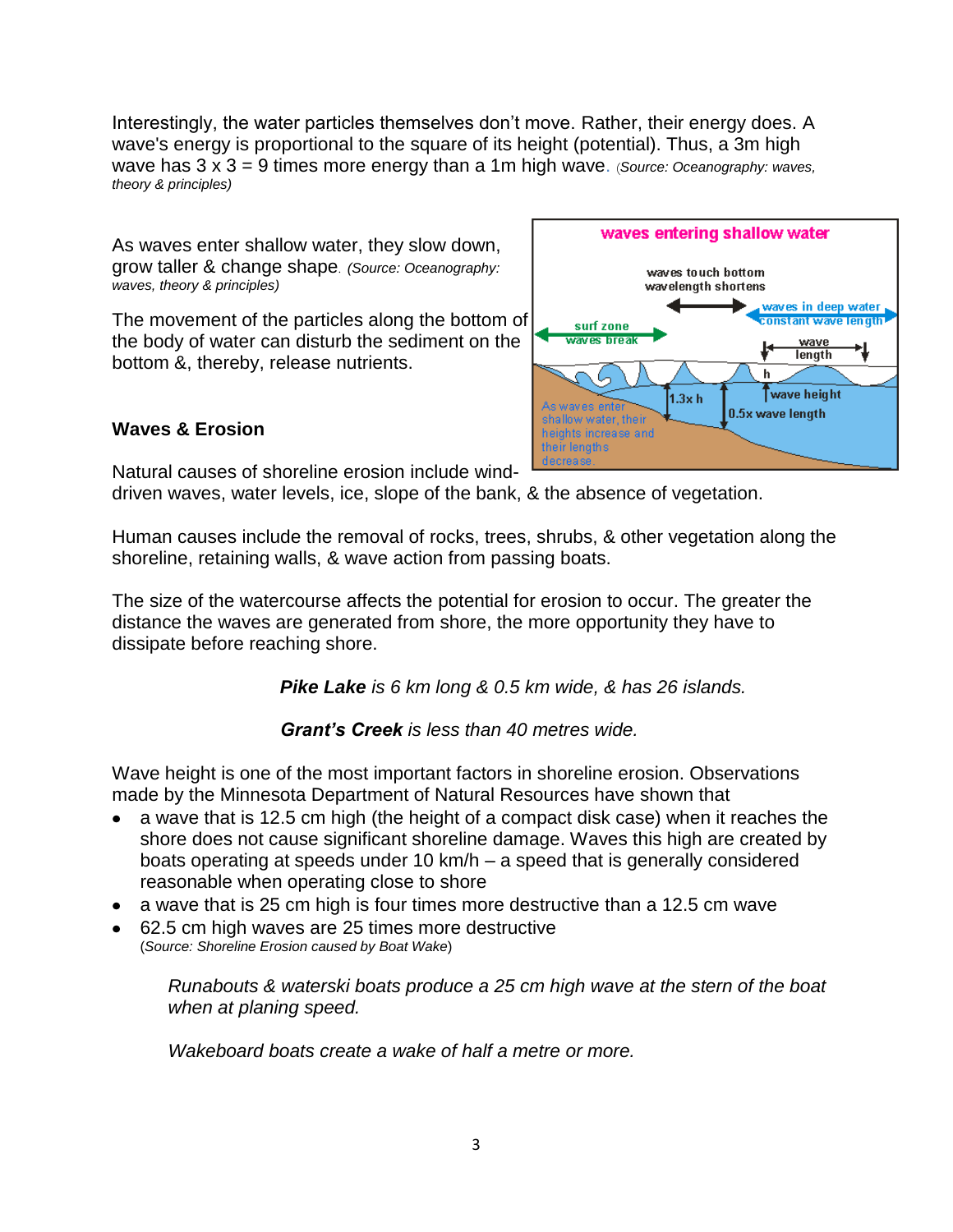*The large waves produced by wakeboard boats don't always have the distance needed to dissipate before reaching shore on Pike Lake. Hence, they can create a greater negative impact than other boats.* 

*However, all boaters need to be aware of the size of wake they create.* 

## **Legislation & Recommendations**

The *Small Vessel Regulations* stipulate that the legal speed limit for all motor boats is 10 km/h within 30 metres of any shore.

Waterski & Wakeboard Canada strongly recommends that wakeboard boats stay a minimum of 50 metres from any shore & in a minimum of 2 metres depth of water to reduce the effect of shoreline degradation & turbidity.

A number of governments & government agencies, as well as local organizations in Canada & the US are struggling with how to deal with the erosion & safety issues associated with wakeboarding. For example,

- The Safe Quiet Boating Association in the Muskoka Lakes area is working to change the legislation so that wakeboard boats operate 100 metres from shore.
- The District of Lake of the Woods Cottagers Association has recommended that wakeboard boats operate 300 metres from shore to allow waves to lose their energy before reaching shore.

### **How You can be Wake Wise**

- 1. Be aware of the size of your wake during displacement, transition & planing speeds.
- 2. Position your passengers through-out the boat in order to reduce the time spent in transition speed.
- 3. Look behind you to see & understand the impact of your wake on shorelines, docks or other structures. Adjust your speed & direction to minimize the impact.
- 4. Respect the shoreline zone. Reduce your speed to less than 10 km/h within 30 metres of any shore including the narrow channels between the islands & in Grants Creek.
- 5. Water-ski, tube, & wake-board well away from all shorelines. Try to make use of the entire length of the lake.
- 6. Consider the size of the wake produced when purchasing a new boat for Pike Lake.